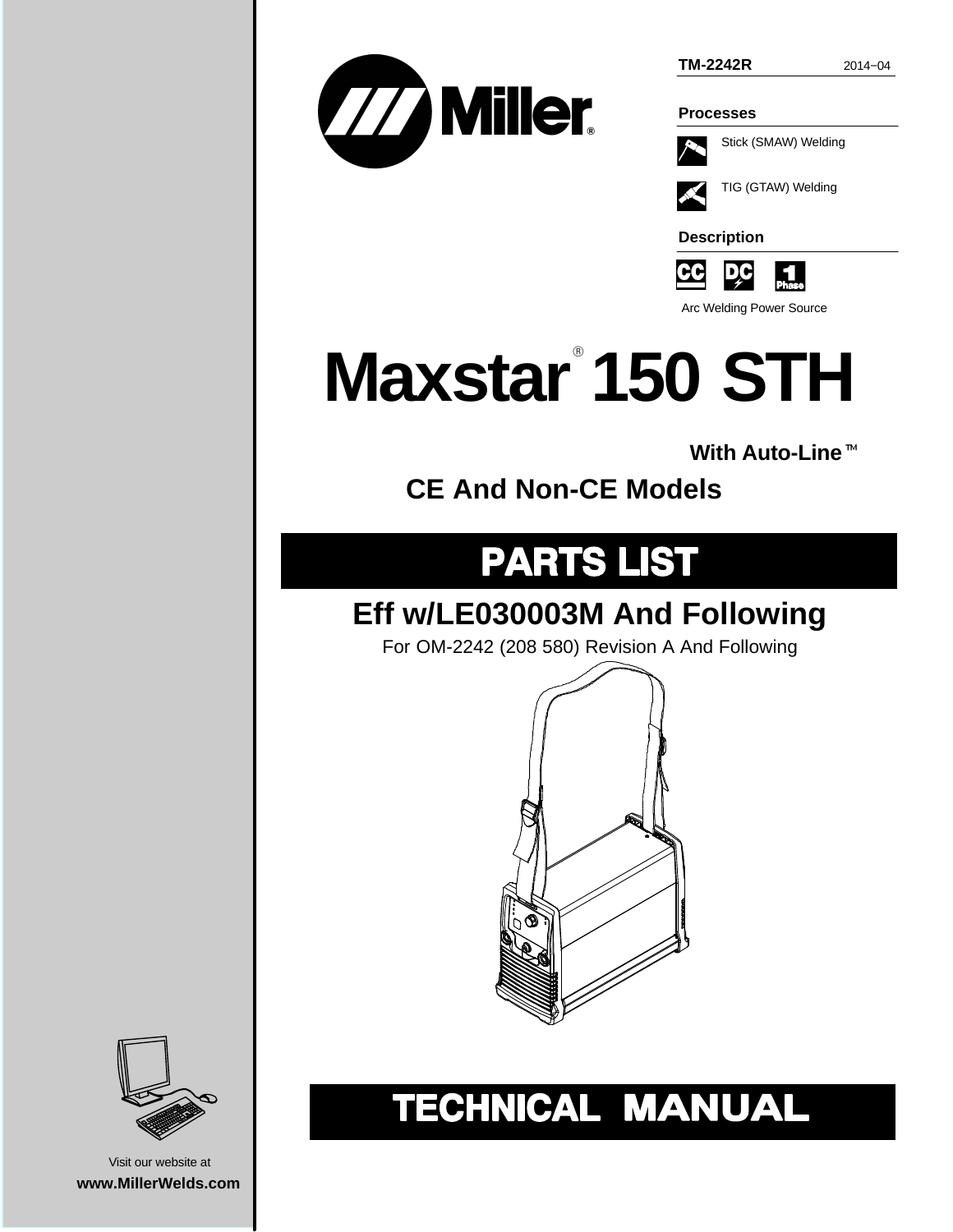#### **SECTION 1 − PARTS LIST FOR STH MODELS**



**Figure 12-1. Parts View For STH Models**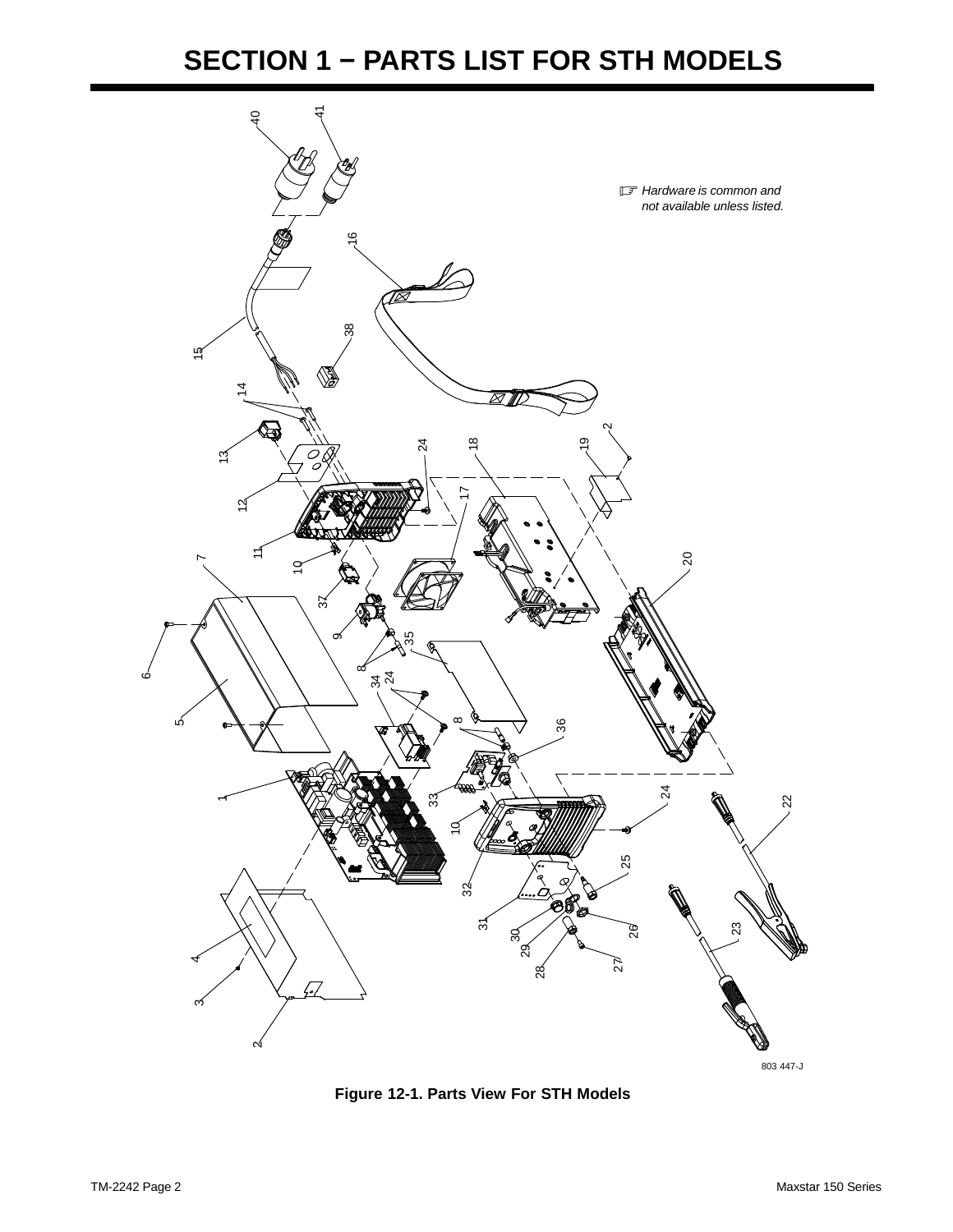| Item<br>No.     | Dia.<br>Mkgs.                             | Part<br>No. | Description                                                                                                                                      | Quantity |
|-----------------|-------------------------------------------|-------------|--------------------------------------------------------------------------------------------------------------------------------------------------|----------|
|                 |                                           |             | 1  PC1  222 766  KIT, pcb assy (windtunnel w/cmpnts) (CE models) (includes)                                                                      |          |
|                 |                                           |             |                                                                                                                                                  |          |
|                 |                                           |             | 1  PC1  222 765  KIT, pcb assy (windtunnel w/cmpnts) (includes) (Prior to LK500101JM)  1                                                         |          |
|                 |                                           |             | 1  PC1  230 210  Kit, pcb assy (windtunnel w/cmpnts) (CE models Eff w/LH250191M,                                                                 |          |
|                 |                                           |             |                                                                                                                                                  |          |
|                 |                                           |             |                                                                                                                                                  |          |
|                 |                                           |             |                                                                                                                                                  |          |
|                 |                                           |             |                                                                                                                                                  |          |
|                 |                                           |             |                                                                                                                                                  |          |
|                 |                                           |             |                                                                                                                                                  |          |
|                 |                                           |             |                                                                                                                                                  |          |
|                 |                                           |             |                                                                                                                                                  |          |
|                 |                                           |             |                                                                                                                                                  |          |
|                 | . 8                                       |             |                                                                                                                                                  |          |
|                 |                                           |             | 9  GS1  221 732  KIT, field gas valve update 14 vdc Max 150 STL/STH (Prior to LF010014M)                                                         | 1        |
|                 |                                           |             | 9  GS1  219 967  VALVE, 14vdc 2way .625-18 thd 2.2mm orf 90psi (Eff w/LF010014M)  1                                                              |          |
|                 |                                           |             | 9  GS1  219 966  VALVE, 14vdc 2way .375-19 bsp 2.2mm orf 90psi (CE models)  1                                                                    |          |
|                 |                                           |             |                                                                                                                                                  |          |
|                 |                                           |             |                                                                                                                                                  |          |
|                 |                                           |             |                                                                                                                                                  |          |
|                 |                                           |             |                                                                                                                                                  |          |
|                 |                                           |             |                                                                                                                                                  |          |
|                 |                                           |             |                                                                                                                                                  |          |
|                 |                                           |             |                                                                                                                                                  |          |
|                 |                                           |             |                                                                                                                                                  |          |
|                 |                                           |             |                                                                                                                                                  |          |
|                 |                                           |             |                                                                                                                                                  |          |
|                 | $\ldots$ 15 $\ldots$ 225 180              |             |                                                                                                                                                  |          |
|                 |                                           |             |                                                                                                                                                  |          |
|                 |                                           |             |                                                                                                                                                  |          |
|                 |                                           |             |                                                                                                                                                  |          |
|                 |                                           |             | 18 L1, L2, T1 246 642  Windtunnel, magnetics w/cmpnt (Eff w/LK500101J)  1                                                                        |          |
|                 |                                           |             |                                                                                                                                                  |          |
|                 |                                           |             |                                                                                                                                                  |          |
| 20 <sub>0</sub> |                                           |             | Base w/label, order by serial number                                                                                                             |          |
|                 |                                           |             |                                                                                                                                                  |          |
|                 | $\ldots$ 23 $\ldots$ 208 596              |             |                                                                                                                                                  |          |
|                 |                                           |             |                                                                                                                                                  |          |
|                 |                                           |             |                                                                                                                                                  |          |
|                 |                                           |             |                                                                                                                                                  |          |
|                 |                                           |             | $\ldots$ 27 $\ldots$ , $\ldots$ 244 862 $\ldots$ Screw, m5-.8 x 12 soc hd -torx stl pld sems piloted $\ldots$ , $\ldots$ , $\ldots$ , $\ldots$ , |          |
|                 | $\ldots$ 28 $\ldots$ 208 498              |             | $\ddot{\phantom{a}}$                                                                                                                             |          |
|                 | $\ldots$ 29 $\ldots$ 208 589              |             | $\ddot{\phantom{a}}$                                                                                                                             |          |
|                 |                                           |             |                                                                                                                                                  |          |
|                 |                                           |             |                                                                                                                                                  |          |
|                 | $\ldots$ 32 $\ldots$ 208 573              |             |                                                                                                                                                  |          |
|                 | $\ldots$ 32 $\ldots$ 233 176              |             |                                                                                                                                                  |          |
|                 | $\ldots$ 32 $\ldots$ 219 172 $\ldots$     |             |                                                                                                                                                  |          |
|                 |                                           |             | 33 PC2, PC3 218 773  Circuit board, operator interface (CE models) (Prior to LH250191M)  1                                                       |          |
|                 |                                           |             |                                                                                                                                                  |          |
|                 | $\ldots$ 33 PC2, PC3 224 535              |             | Circuit board, operator interface (CE models Eff w/LH250191M,                                                                                    |          |
|                 |                                           |             |                                                                                                                                                  |          |
|                 | $\ldots$ 34 $\ldots$ PC4 $\ldots$ 228 593 |             |                                                                                                                                                  |          |
|                 | . 35                                      | 208 556     |                                                                                                                                                  |          |
|                 | . 36                                      | 208 497     |                                                                                                                                                  |          |
|                 | $\ldots$ 37 $\ldots$ CB1 $\ldots$ 225 844 |             |                                                                                                                                                  |          |
|                 |                                           |             | $\ldots \ldots \ldots$ L3 $\ldots$ 219 078 $\ldots$ Core, toroidal (CE models) (Prior to LH250191M) $\ldots \ldots \ldots \ldots \ldots \ldots$  |          |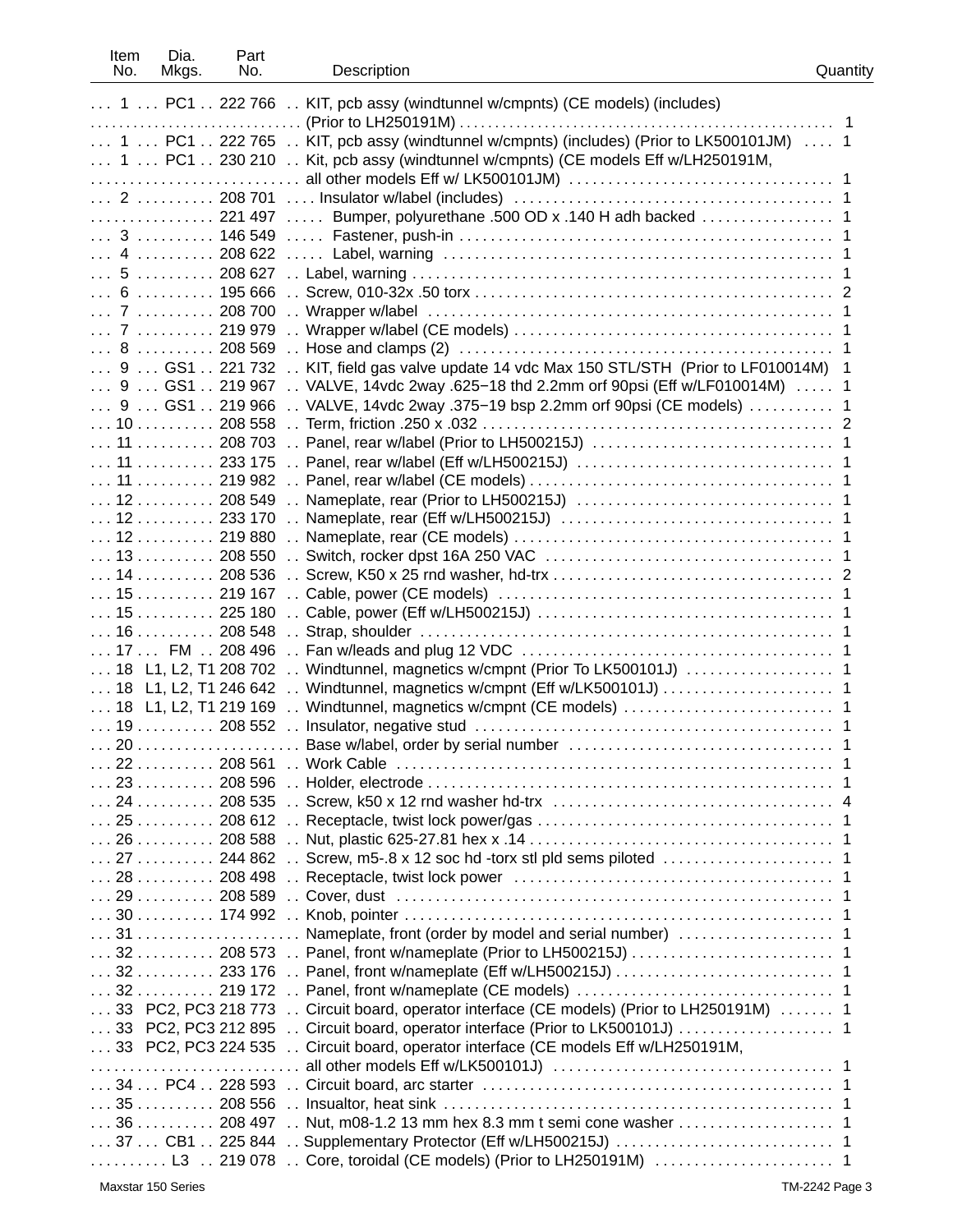| Item<br>No. | Dia.<br>Mkas. | Part<br>No. | Description                                                                                                                  | Quantity |
|-------------|---------------|-------------|------------------------------------------------------------------------------------------------------------------------------|----------|
|             |               |             |                                                                                                                              |          |
|             |               |             | $\ldots$ 40 $\ldots$ , $\ldots$ 219 258 $\ldots$ Adapter, power cable 6–50P (230V/50A) (Eff w/LH500215J) $\ldots$ , $\ldots$ |          |
|             |               |             |                                                                                                                              |          |
|             |               |             |                                                                                                                              |          |

**To maintain the factory original performance of your equipment, use only Manufacturer's Suggested Replacement Parts. Model and serial number required when ordering parts from your local distributor.**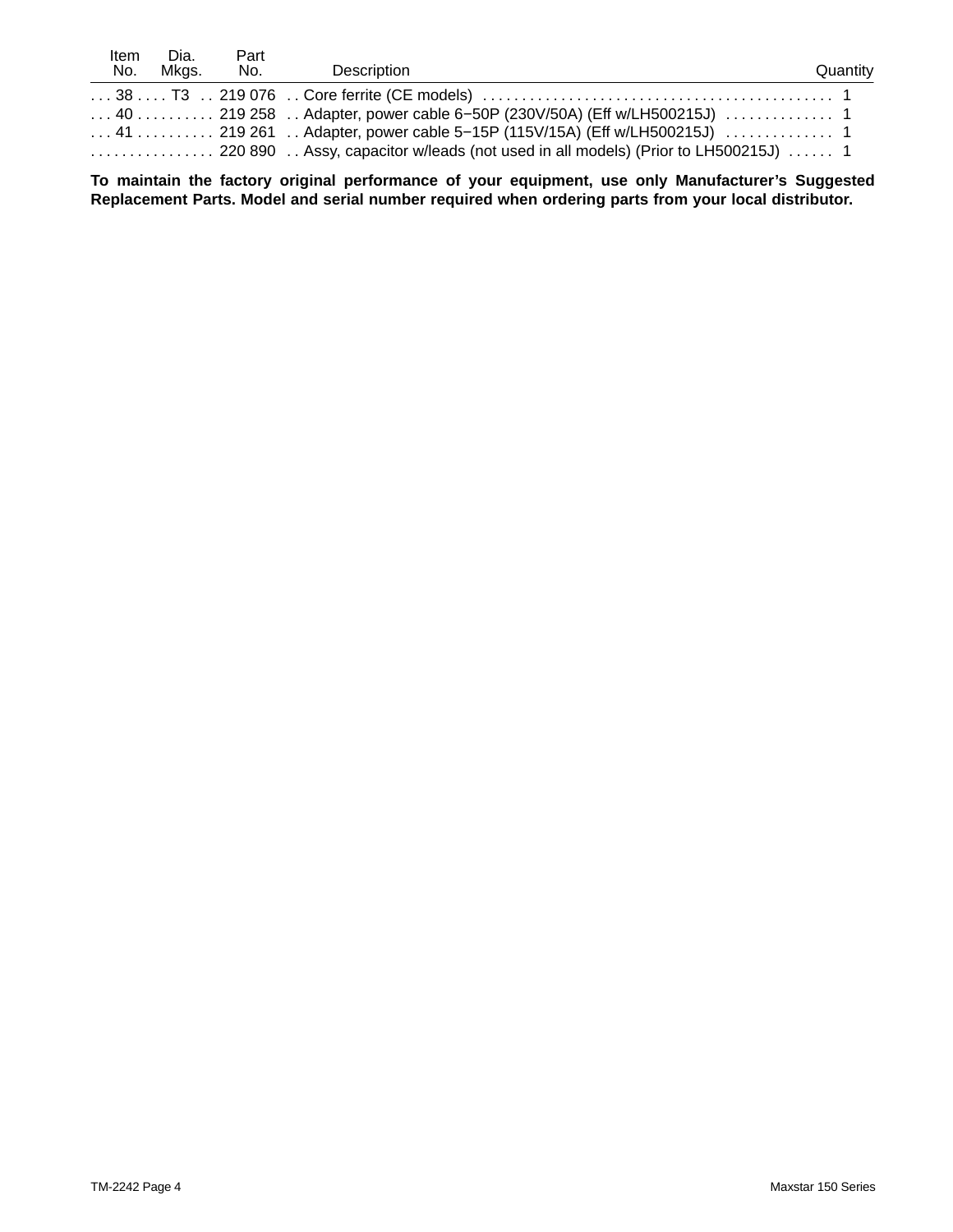**TM-2242R** 2014−04



**Processes**



TIG (GTAW) Welding

**Description**



Arc Welding Power Source

# **Maxstar 150 STL** -

**With Auto-Line**-

**CE And Non-CE Models**

### **PARTS LIST**

### **Eff w/LD160001M And Following**

For OM-2245 (208 726) Revision A And Following







Visit our website at **www.MillerWelds.com**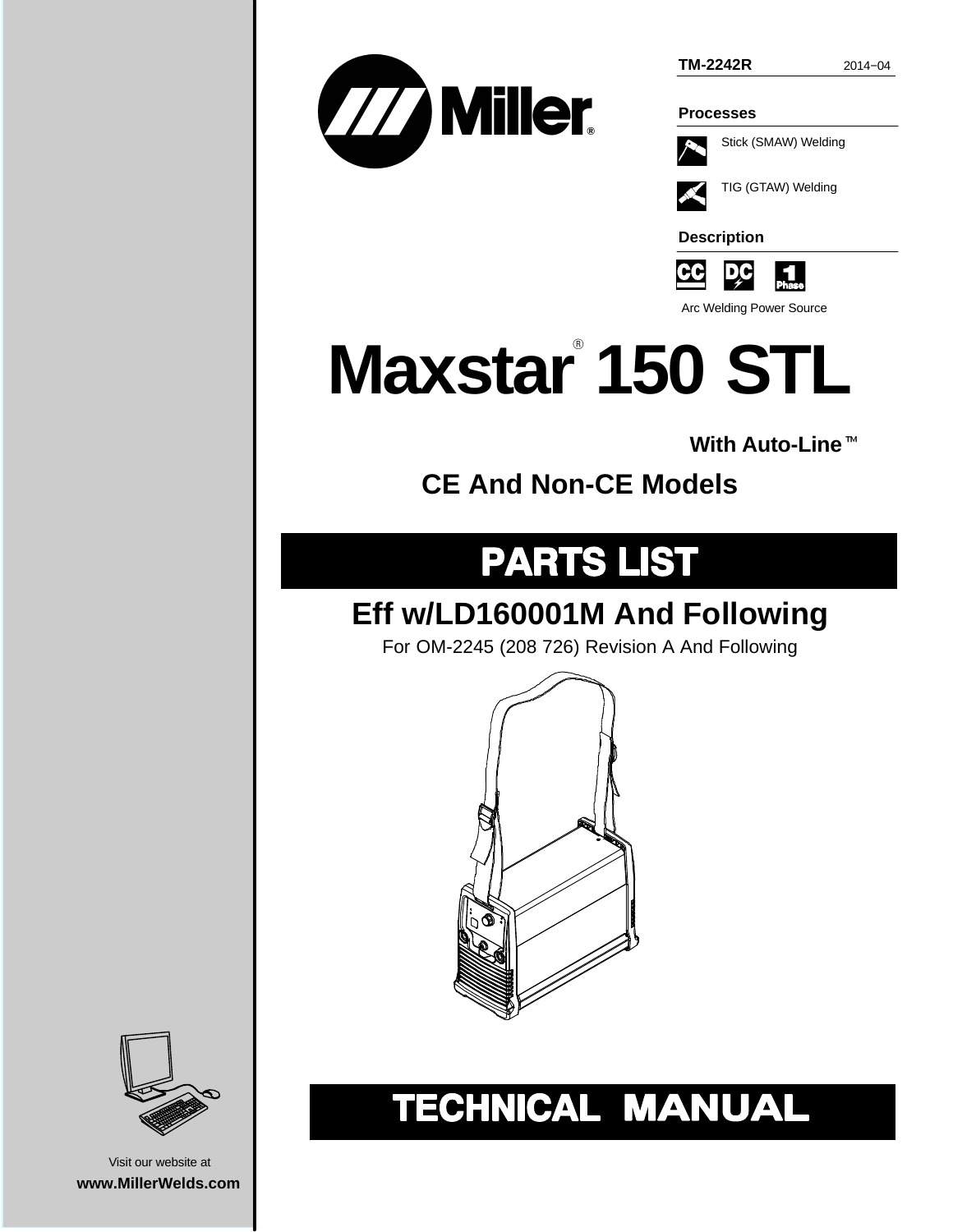

803 474- J

**Figure 2-1. Parts View For STL Models**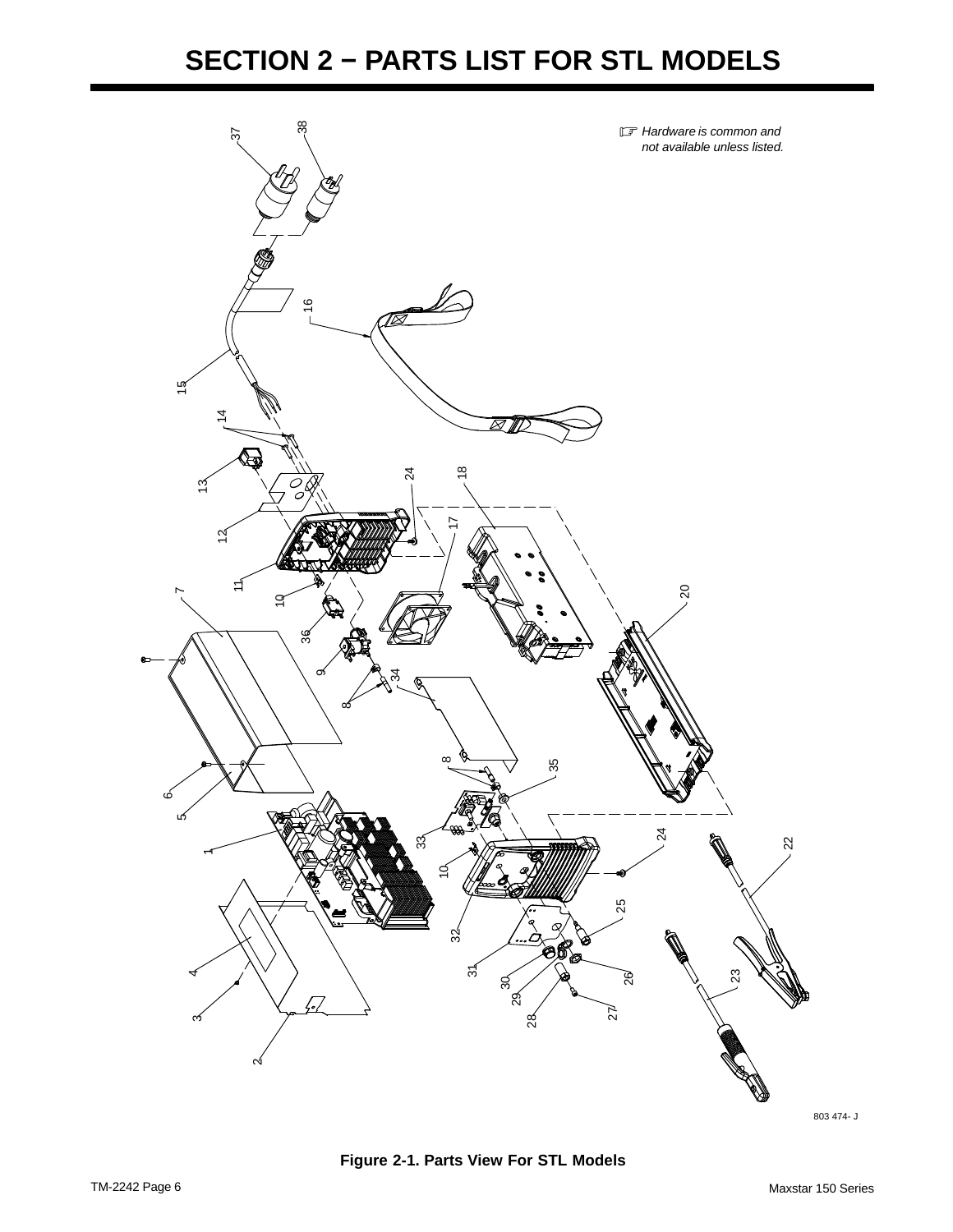| Item<br>No. | Dia.<br>Mkgs.                                     | Part<br>No. | Description                                                                                                                                      | Quantity |
|-------------|---------------------------------------------------|-------------|--------------------------------------------------------------------------------------------------------------------------------------------------|----------|
|             |                                                   |             | 1  PC1  222 766  KIT, pcb assy (windtunnel w/cmpnts) (CE models) (includes)<br>$\sim$                                                            |          |
|             | $\ldots$ 1 $\ldots$ PC1 $\ldots$ 222 765          |             | KIT, pcb assy (windtunnel w/cmpnts) (includes) (Prior to LK500101J)  1                                                                           |          |
|             | $\ldots$ 1 $\ldots$ PC1 $\ldots$ 230 210          |             | KIT, pcb assy (windtunnel w/cmpnts) All Models (includes) (Eff w/LK500101J) 1                                                                    |          |
|             | $\ldots$ 2 $\ldots$ 208 701                       |             |                                                                                                                                                  |          |
|             |                                                   |             | 221 497  Bumper, polyurethane .500 OD x .140 H adh backed  1                                                                                     |          |
|             |                                                   |             |                                                                                                                                                  |          |
|             |                                                   |             |                                                                                                                                                  |          |
|             |                                                   |             |                                                                                                                                                  |          |
|             | $\ldots$ 6 $\ldots$ 195666                        |             |                                                                                                                                                  |          |
|             | $\ldots$ 7 $\ldots$ 208 700                       |             |                                                                                                                                                  |          |
|             | $\ldots$ 7 $\ldots$ 219 979                       |             |                                                                                                                                                  |          |
|             |                                                   |             |                                                                                                                                                  |          |
|             |                                                   |             | $\ldots$ 9 $\ldots$ GS1 $\ldots$ 221 732 $\ldots$ KIT, field gas valve update 14 vdc Max 150 STL/STH (Prior to LF010014m)                        |          |
|             |                                                   |             | 9  GS1  219 967  VALVE, 14vdc 2way .625-18 thd 2.2mm orf 90 psi (Eff w/LF010014m)  1                                                             |          |
|             | $\ldots$ 9 $\ldots$ GS1 $\ldots$ 219 966 $\ldots$ |             | VALVE, 14vdc 2way .375-19 bsp 2.2mm orf 90psi                                                                                                    |          |
|             |                                                   |             |                                                                                                                                                  |          |
|             | $\ldots$ 10 $\ldots$ 208 558                      |             | $\sim$                                                                                                                                           |          |
|             | $\ldots$ 11 $\ldots$ 208 703                      |             | $\ddot{\phantom{a}}$                                                                                                                             |          |
|             | $\ldots$ 11 $\ldots$ 233 175                      |             | $\ddot{\phantom{a}}$                                                                                                                             |          |
|             | $\ldots$ 11 $\ldots$ 219 982                      |             | $\sim$                                                                                                                                           |          |
|             | $\ldots$ 12 $\ldots$ 208 549                      |             | $\ddot{\phantom{a}}$                                                                                                                             |          |
|             | $\ldots$ 12 $\ldots$ 233 170                      |             | $\ddot{\phantom{a}}$                                                                                                                             |          |
|             | $\ldots$ 12 $\ldots$ 219 880                      |             | $\ddot{\phantom{a}}$                                                                                                                             |          |
|             | $\ldots$ 13 $\ldots$ 208 550                      |             | $\ddot{\phantom{a}}$                                                                                                                             |          |
|             | $\ldots$ 14 $\ldots$ 208 536                      |             |                                                                                                                                                  |          |
|             | $\ldots$ 15 $\ldots$ 219 167                      |             |                                                                                                                                                  |          |
|             | $\ldots$ 15 $\ldots$ 225 180                      |             | $\ddot{\phantom{0}}$                                                                                                                             |          |
|             | $\ldots$ 16 $\ldots$ 208 548                      |             | $\ddot{\phantom{a}}$                                                                                                                             |          |
|             | $\ldots$ 17 $\ldots$ FM $\ldots$ 208 496          |             | $\ddot{\phantom{a}}$                                                                                                                             |          |
|             | 18 L1, L2, T1 219 168                             |             | Windtunnel, magnetics w/cmpnt (CE models) (Prior to LH250191M)<br>$\ddot{\phantom{a}}$                                                           |          |
|             | $\ldots$ 18 L1, L2, T1 208 538                    |             | Windtunnel, magnetics w/cmpnt (Prior to LK500101J)<br>$\ddot{\phantom{a}}$                                                                       |          |
|             | 18 L1, L2, T1 246 641                             |             |                                                                                                                                                  |          |
|             |                                                   |             |                                                                                                                                                  |          |
|             | $\ldots$ 22 $\ldots$ 208 561                      |             |                                                                                                                                                  |          |
|             |                                                   |             |                                                                                                                                                  |          |
|             |                                                   |             |                                                                                                                                                  |          |
|             |                                                   |             |                                                                                                                                                  |          |
|             |                                                   |             |                                                                                                                                                  |          |
|             |                                                   |             | $\ldots$ 27 $\ldots$ , $\ldots$ 244 862 $\ldots$ Screw, m5-.8 x 12 soc hd -torx stl pld sems piloted $\ldots$ , $\ldots$ , $\ldots$ , $\ldots$ , |          |
|             | $\ldots$ 28 $\ldots$ 208 498                      |             | $\sim$                                                                                                                                           |          |
|             | $\ldots$ 29 $\ldots$ 208 589                      |             | $\sim$                                                                                                                                           |          |
|             | $\ldots$ 30 $\ldots$ 174 992 $\ldots$             |             |                                                                                                                                                  |          |
|             |                                                   |             |                                                                                                                                                  |          |
|             | $\ldots$ 32 $\ldots$ 208 522                      |             | $\mathbf{r}$                                                                                                                                     |          |
|             | $\ldots$ 32 $\ldots$ 233 177                      |             |                                                                                                                                                  |          |
|             | $\ldots$ 32 $\ldots$ 219 171                      |             | Panel, front w/nameplate (CE models) (Prior to LH250191M)  1                                                                                     |          |
|             | 33 PC2, PC3 221114                                |             |                                                                                                                                                  |          |
|             | 33 PC2, PC3 218 776                               |             | Circuit board, operator interface (CE models) (Prior to LH250191M)  1                                                                            |          |
|             | 33 PC2, PC3 217 787                               |             | Circuit board, operator interface (Eff w/LE050208M thru LK500101J)  1                                                                            |          |
|             | 33 PC2, PC3 226 861                               |             | Circuit board, operator interface (All Models) (Eff w/LK500101J)  1                                                                              |          |
|             | $\ldots$ 34 $\ldots$ 208 556                      |             |                                                                                                                                                  |          |
|             | $\ldots$ 35 $\ldots$ 208 497                      |             |                                                                                                                                                  |          |
|             | $\ldots \ldots \ldots$ L3 $\ldots$ 219 078        |             |                                                                                                                                                  |          |
|             | $\ldots \ldots \ldots$ T3 $\ldots$ 219 076        |             |                                                                                                                                                  |          |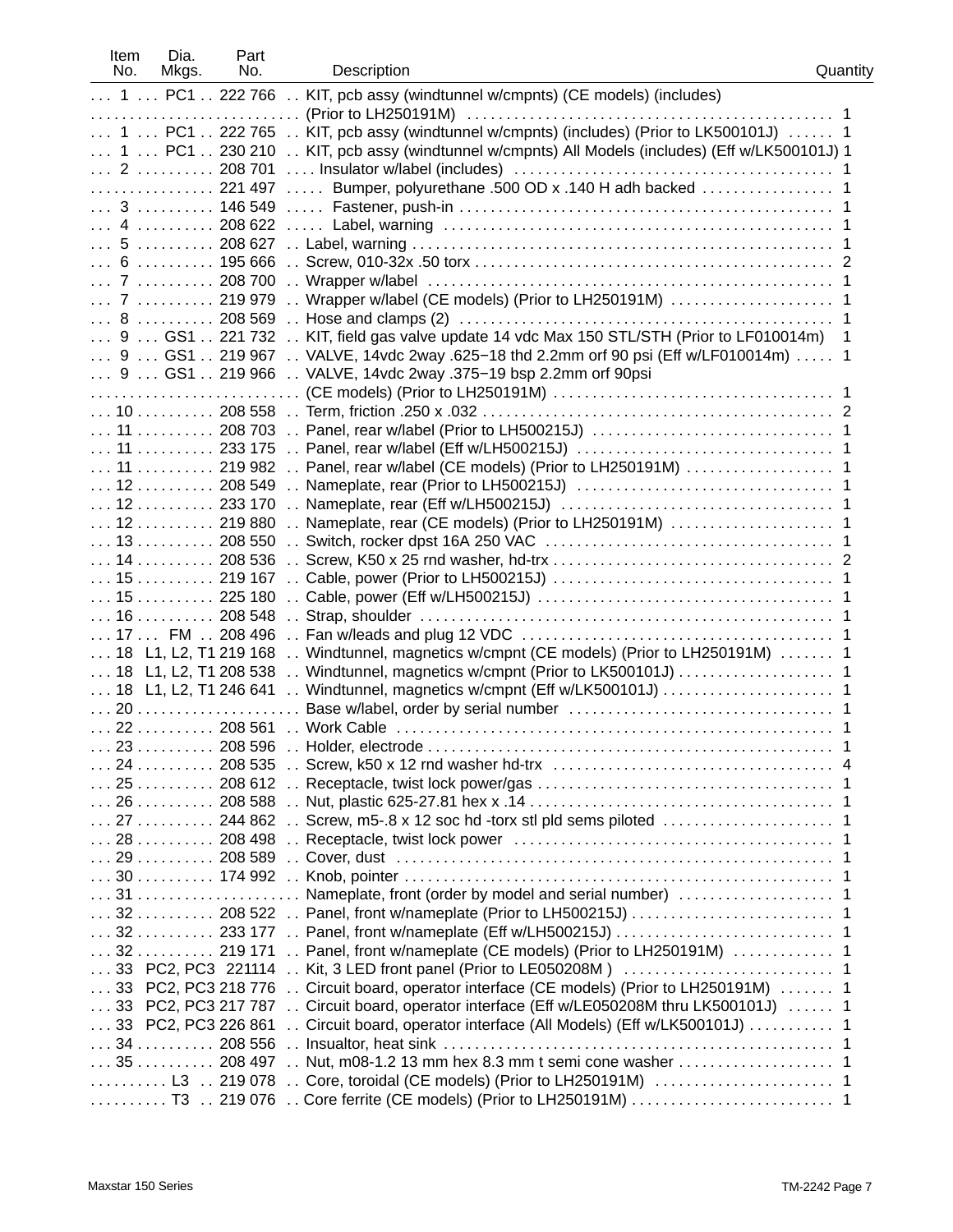| ltem                                                                                                 | Dia.  | Part |                                                                                                                                       |          |  |
|------------------------------------------------------------------------------------------------------|-------|------|---------------------------------------------------------------------------------------------------------------------------------------|----------|--|
| No.                                                                                                  | Mkas. | No.  | Description                                                                                                                           | Quantity |  |
|                                                                                                      |       |      |                                                                                                                                       |          |  |
|                                                                                                      |       |      | $\ldots$ 37 $\ldots$ , $\ldots$ 219 258 $\ldots$ Adapter, power cable 6–50P (230V/50A) (Eff w/LH500215J) $\ldots$ , $\ldots$          |          |  |
|                                                                                                      |       |      | $\ldots$ 38 $\ldots$ $\ldots$ . 219 261 $\ldots$ Adapter, power cable 5–15P (115V/15A) (Eff w/LH500215J) $\ldots$ $\ldots$ $\ldots$ 1 |          |  |
| To maintain the factory original performance of your equipment, use only Manufacturer's Suggested    |       |      |                                                                                                                                       |          |  |
| Replacement Parts. Model and serial number required when ordering parts from your local distributor. |       |      |                                                                                                                                       |          |  |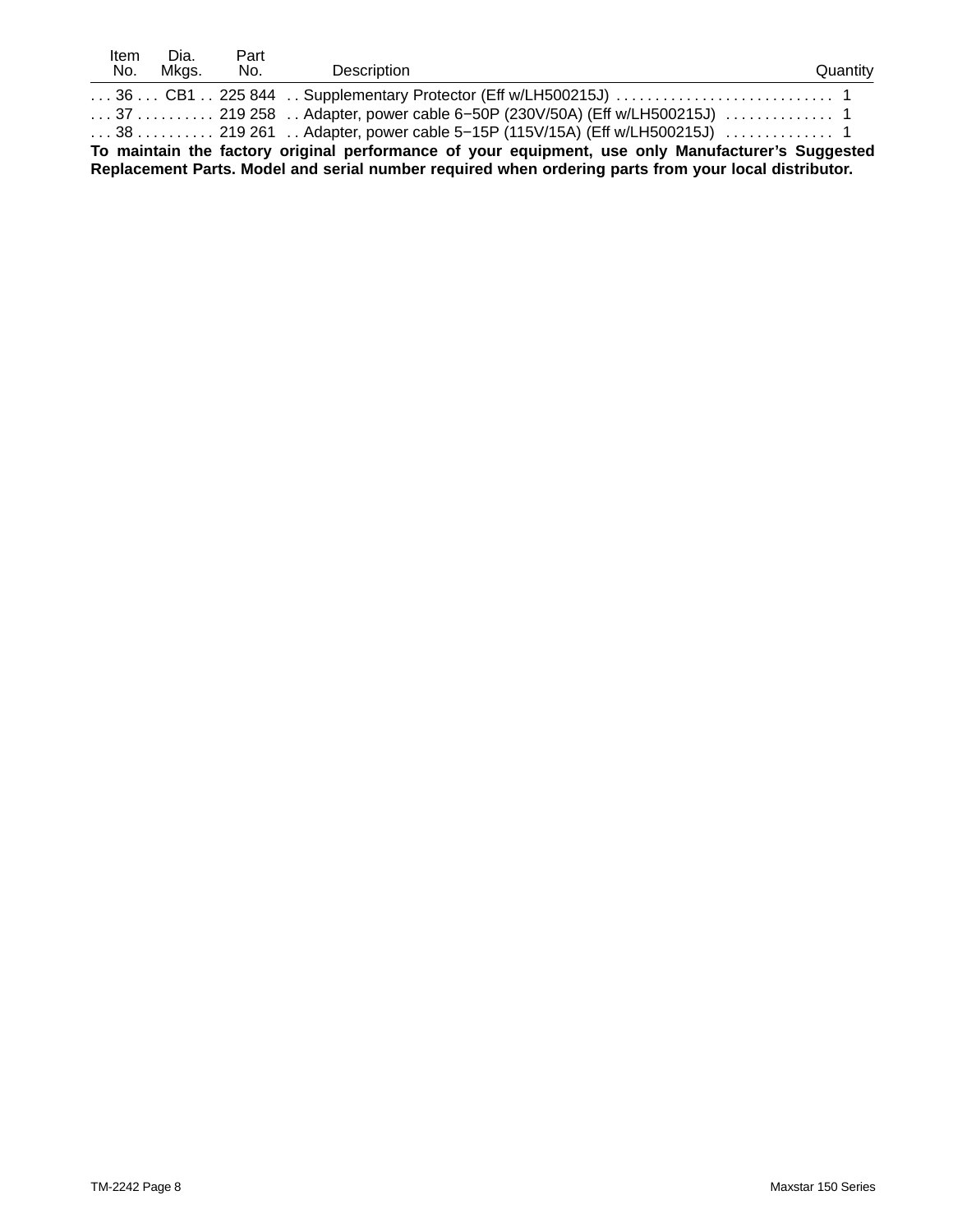

**TM-2242R** 2014−04

**Processes**

Stick (SMAW) Welding

TIG (GTAW) Welding

**Description**

<u>p</u>c <u>CC</u> IJ

Arc Welding Power Source

## **Maxstar 150 S** -

## **With Auto-Line**-

### **CE And Non-CE Models**

### **PARTS LIST**

### **Eff w/LD160001M And Following**

For OM-2246 (208 727) Revision A And Following



## TECHNICAL MANUAL



Visit our website at **www.MillerWelds.com**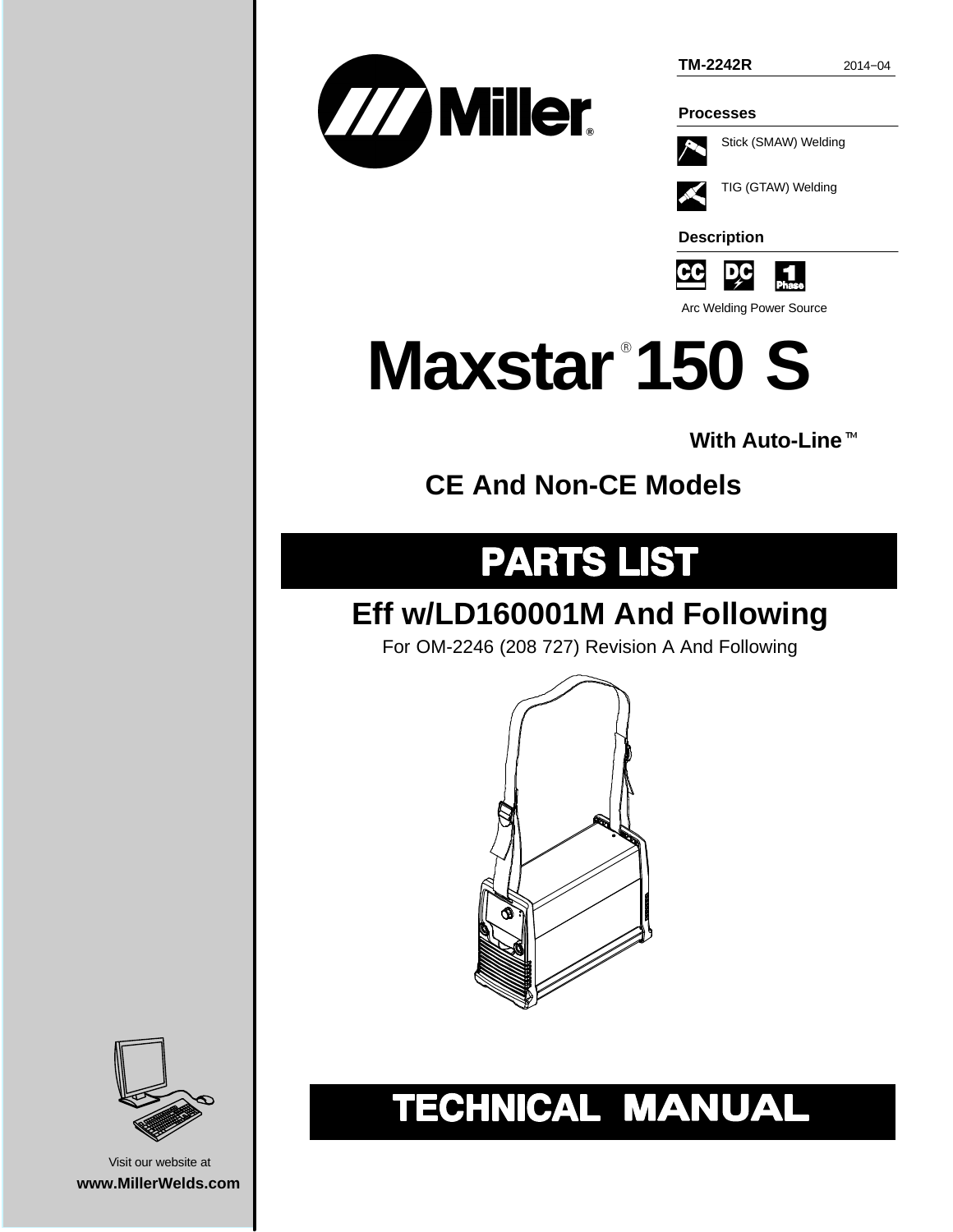#### **SECTION 3 − PARTS LIST FOR S MODELS**



**Figure 14-1. Parts View For S Models**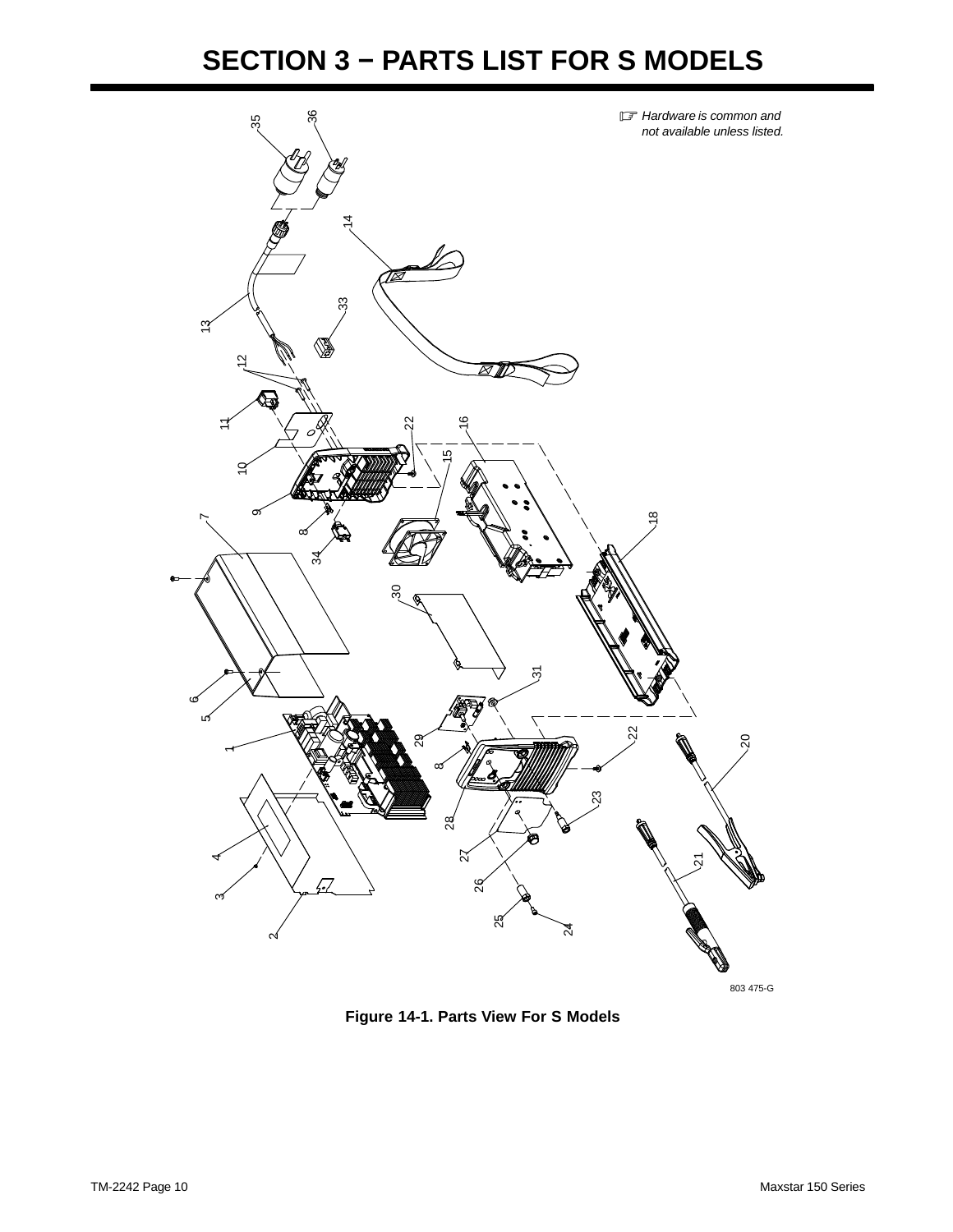| Item<br>No. | Dia.<br>Mkgs.                                      | Part<br>No. | Description                                                                           | Quantity |
|-------------|----------------------------------------------------|-------------|---------------------------------------------------------------------------------------|----------|
|             | $\ldots$ 1 $\ldots$ PC1 $\ldots$ 222 765           |             | KIT, pcb assy (windtunnel w/cmpnts) (includes) (Prior to LK500101J)  1                |          |
|             | $\ldots$ 1 $\ldots$ PC1 $\ldots$ 222 766           |             | KIT, pcb assy (windtunnel w/cmpnts) CE (includes) (Prior to LH250191M)  1             |          |
|             |                                                    |             | 1  PC1  230 210  Kit, pcb assy (windtunnel w/cmpnts) (CE models Eff w/LH250191M)      |          |
|             |                                                    |             |                                                                                       |          |
|             |                                                    |             |                                                                                       |          |
|             |                                                    |             |                                                                                       |          |
|             |                                                    |             |                                                                                       |          |
|             |                                                    |             |                                                                                       |          |
|             |                                                    |             |                                                                                       |          |
|             |                                                    |             |                                                                                       |          |
|             | $\ldots$ 7 $\ldots$ 208 700                        |             |                                                                                       |          |
|             | $\ldots$ 7 $\ldots$ 219 979                        |             |                                                                                       |          |
|             | $\ldots 8 \ldots \ldots \ldots 208558$             |             |                                                                                       |          |
|             | $\ldots$ 9 $\ldots$ 208 705                        |             |                                                                                       |          |
|             | $\ldots$ 9 $\ldots$ 233 178                        |             |                                                                                       |          |
|             | $\ldots$ 9 $\ldots$ 219 983                        |             |                                                                                       |          |
|             | $\ldots$ 10 $\ldots$ 208 674                       |             |                                                                                       |          |
|             | $\ldots$ 10 $\ldots$ $\ldots$ 233 171              |             |                                                                                       |          |
|             | $\ldots$ 10 $\ldots$ 219 881                       |             |                                                                                       |          |
|             | $\ldots$ 11 $\ldots$ 208 550                       |             |                                                                                       |          |
|             | $\ldots$ 12 $\ldots$ 208 536                       |             |                                                                                       |          |
|             | $\ldots$ 13 $\ldots$ 219 167                       |             | $\ddot{\phantom{a}}$                                                                  |          |
|             | $\ldots$ 13 $\ldots$ 225 180                       |             |                                                                                       |          |
|             | $\ldots$ 14 $\ldots$ 208 548                       |             |                                                                                       |          |
|             | $\ldots$ 15 $\ldots$ FM $\ldots$ 208 496           |             |                                                                                       |          |
|             | $\ldots$ 16 L1, L2, T1 208 538                     |             |                                                                                       |          |
|             | 16 L1, L2, T1 246 641                              |             | Windtunnel, magnetics w/cmpnt (Eff w/LK500101J)  1                                    |          |
|             | $\ldots$ 16 L1, L2, T1 219 168                     |             |                                                                                       |          |
|             |                                                    |             |                                                                                       |          |
|             | $\ldots$ 20 $\ldots$ 208 561                       |             |                                                                                       |          |
|             | $\ldots$ 21 $\ldots$ 208 596                       |             |                                                                                       |          |
|             | $\ldots$ 22 $\ldots$ 208 535                       |             |                                                                                       |          |
|             |                                                    |             |                                                                                       |          |
|             |                                                    |             |                                                                                       |          |
|             |                                                    |             |                                                                                       |          |
|             |                                                    |             |                                                                                       |          |
|             |                                                    |             |                                                                                       |          |
|             |                                                    |             | 28  208 525  Panel, front w/nameplate (Prior to LH500215J)                            |          |
|             |                                                    |             |                                                                                       |          |
|             | $\ldots$ 28 $\ldots$ 219 170                       |             |                                                                                       |          |
|             |                                                    |             | 29 PC2 212 905  Circuit board, operator interface (Prior to LK500101J)  1             |          |
|             |                                                    |             | 29 PC2 218 779  Circuit board, operator interface (CE models) (Prior to LH250191M)  1 |          |
|             | $\ldots$ 29 $\ldots$ PC2 $\ldots$ 226 864 $\ldots$ |             | Circuit board, operator interface (CE models Eff w/LH250191M) (All other              |          |
|             |                                                    |             |                                                                                       |          |
|             |                                                    |             |                                                                                       |          |
|             | $\ldots$ 31 $\ldots$ 208 497                       |             | $\mathbf{r}$ .                                                                        |          |
|             | $\ldots \ldots \ldots$ L3 $\ldots$ 219 078         |             | Core, toroidal (CE models) (Prior to LH250191M)  1                                    |          |
|             | $\ldots$ 33 $\ldots$ T3 $\ldots$ 219 076           |             |                                                                                       |          |
|             | $\ldots$ 34 $\ldots$ CB1 $\ldots$ 225 844          |             |                                                                                       |          |
|             | $\ldots$ 35 $\ldots$ 219 258                       |             | Adapter, power cable 6-50P (230V/50A) (Eff w/LH500215J)  1                            |          |
|             | $\ldots$ 36 $\ldots$ 219 261                       |             |                                                                                       |          |

**To maintain the factory original performance of your equipment, use only Manufacturer's Suggested Replacement Parts. Model and serial number required when ordering parts from your local distributor.**